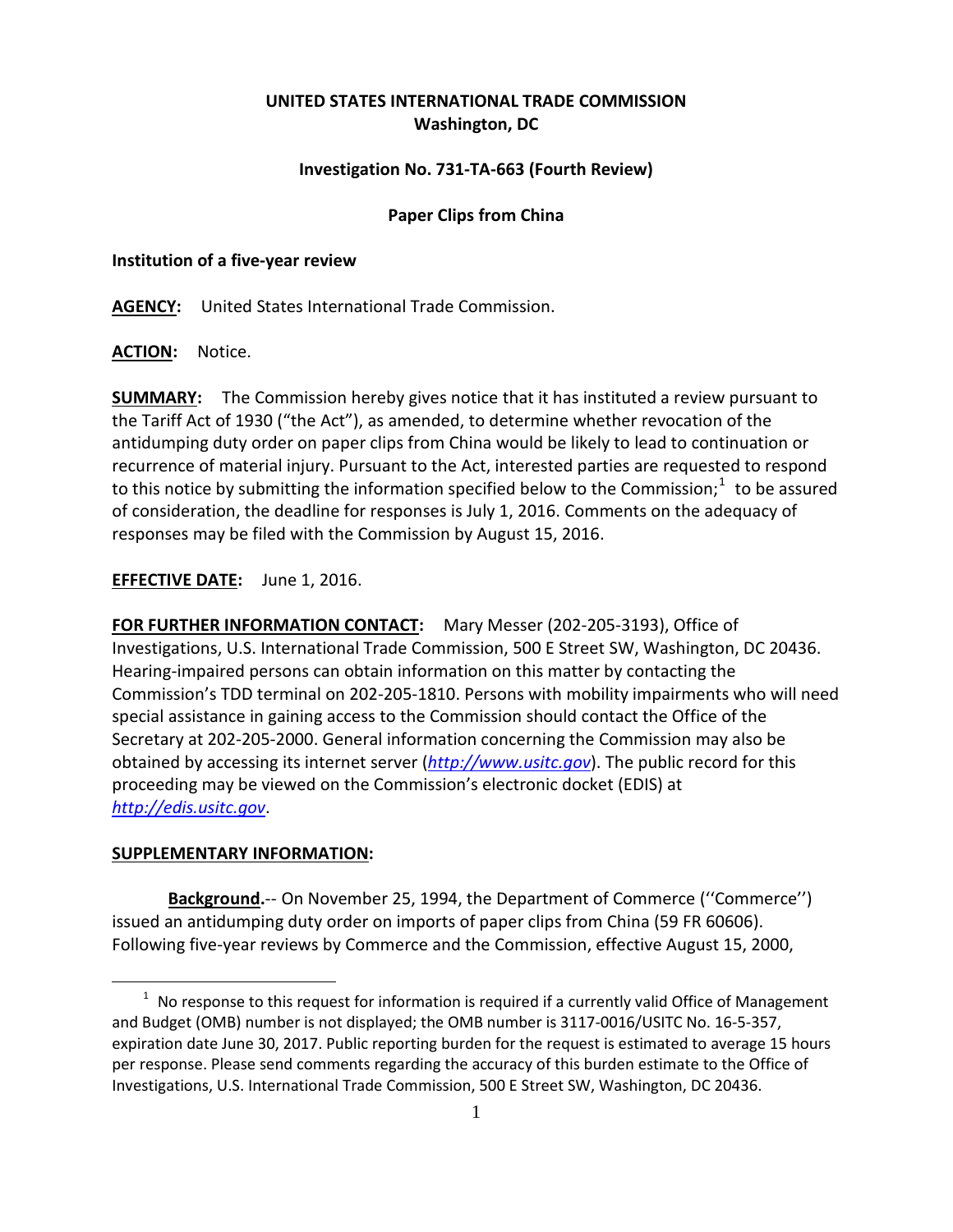Commerce issued a continuation of the antidumping duty order on imports of paper clips from China (65 FR 49784). Following second five-year reviews by Commerce and the Commission, effective February 7, 2006, Commerce issued a continuation of the antidumping duty order on imports of paper clips from China (71 FR 6269). Following the third five-year reviews by Commerce and the Commission, effective July 26, 2011, Commerce issued a continuation of the antidumping duty order on imports of paper clips from China (76 FR 44575). The Commission is now conducting a fourth review pursuant to section 751(c) of the Act, as amended (19 USC 1675(c)), to determine whether revocation of the order would be likely to lead to continuation or recurrence of material injury to the domestic industry within a reasonably foreseeable time. Provisions concerning the conduct of this proceeding may be found in the Commission's Rules of Practice and Procedure at 19 CFR Parts 201, Subparts A and B and 19 CFR Part 207, Subparts A and F. The Commission will assess the adequacy of interested party responses to this notice of institution to determine whether to conduct a full review or an expedited review. The Commission's determination in any expedited review will be based on the facts available, which may include information provided in response to this notice.

**Definitions.**--The following definitions apply to this review:

- (1) *Subject Merchandise* is the class or kind of merchandise that is within the scope of the five-year review, as defined by the Department of Commerce.
- (2) The *Subject Country* in this review is China.
- (3) The *Domestic Like Product* is the domestically produced product or products which are like, or in the absence of like, most similar in characteristics and uses with, the *Subject Merchandise*. In its original determination and its expedited first, second, and third five-year review determinations, the Commission defined the *Domestic Like Product* as certain wire paper clips, coextensive with Commerce's scope.
- (4) The *Domestic Industry* is the U.S. producers as a whole of the *Domestic Like Product*, or those producers whose collective output of the *Domestic Like Product* constitutes a major proportion of the total domestic production of the product. In its original determination and its expedited first, second, and third five-year review determinations, the Commission defined the *Domestic Industry*  to consist of all domestic producers of paper clips.
- (5) An *Importer* is any person or firm engaged, either directly or through a parent company or subsidiary, in importing the *Subject Merchandise* into the United States from a foreign manufacturer or through its selling agent.

**Participation in the proceeding and public service list.**--Persons, including industrial users of the *Subject Merchandise* and, if the merchandise is sold at the retail level, representative consumer organizations, wishing to participate in the proceeding as parties must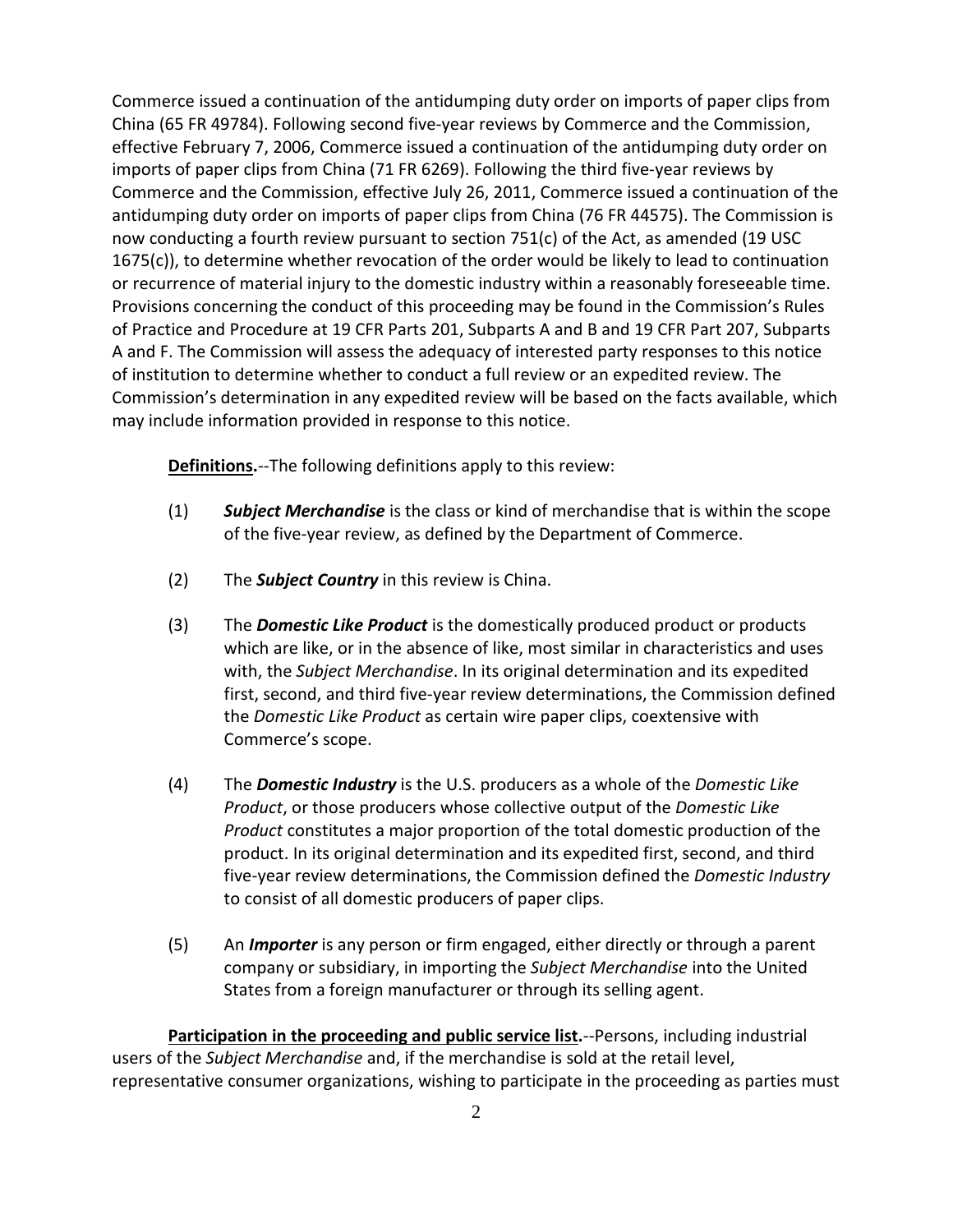file an entry of appearance with the Secretary to the Commission, as provided in section 201.11(b)(4) of the Commission's rules, no later than 21 days after publication of this notice in the *Federal Register*. The Secretary will maintain a public service list containing the names and addresses of all persons, or their representatives, who are parties to the proceeding.

Former Commission employees who are seeking to appear in Commission five-year reviews are advised that they may appear in a review even if they participated personally and substantially in the corresponding underlying original investigation or an earlier review of the same underlying investigation. The Commission's designated agency ethics official has advised that a five-year review is not the same particular matter as the underlying original investigation, and a five-year review is not the same particular matter as an earlier review of the same underlying investigation for purposes of 18 U.S.C. 207, the post employment statute for Federal employees, and Commission rule 201.15(b) (19 CFR 201.15(b)), 79 FR 3246 (Jan. 17, 2014), 73 FR 24609 (May 5, 2008). Consequently, former employees are not required to seek Commission approval to appear in a review under Commission rule 19 CFR 201.15, even if the corresponding underlying original investigation or an earlier review of the same underlying investigation was pending when they were Commission employees. For further ethics advice on this matter, contact Carol McCue Verratti, Deputy Agency Ethics Official, at 202-205-3088.

**Limited disclosure of business proprietary information (BPI) under an administrative protective order (APO) and APO service list.**--Pursuant to section 207.7(a) of the Commission's rules, the Secretary will make BPI submitted in this proceeding available to authorized applicants under the APO issued in the proceeding, provided that the application is made no later than 21 days after publication of this notice in the *Federal Register*. Authorized applicants must represent interested parties, as defined in 19 U.S.C. 1677(9), who are parties to the proceeding. A separate service list will be maintained by the Secretary for those parties authorized to receive BPI under the APO.

**Certification.**--Pursuant to section 207.3 of the Commission's rules, any person submitting information to the Commission in connection with this proceeding must certify that the information is accurate and complete to the best of the submitter's knowledge. In making the certification, the submitter will be deemed to consent, unless otherwise specified, for the Commission, its employees, and contract personnel to use the information provided in any other reviews or investigations of the same or comparable products which the Commission conducts under Title VII of the Act, or in internal audits and investigations relating to the programs and operations of the Commission pursuant to 5 U.S.C. Appendix 3.

**Written submissions.**--Pursuant to section 207.61 of the Commission's rules, each interested party response to this notice must provide the information specified below. The deadline for filing such responses is July 1, 2016. Pursuant to section 207.62(b) of the Commission's rules, eligible parties (as specified in Commission rule 207.62(b)(1)) may also file comments concerning the adequacy of responses to the notice of institution and whether the Commission should conduct an expedited or full review. The deadline for filing such comments is August 15, 2016. All written submissions must conform with the provisions of section 201.8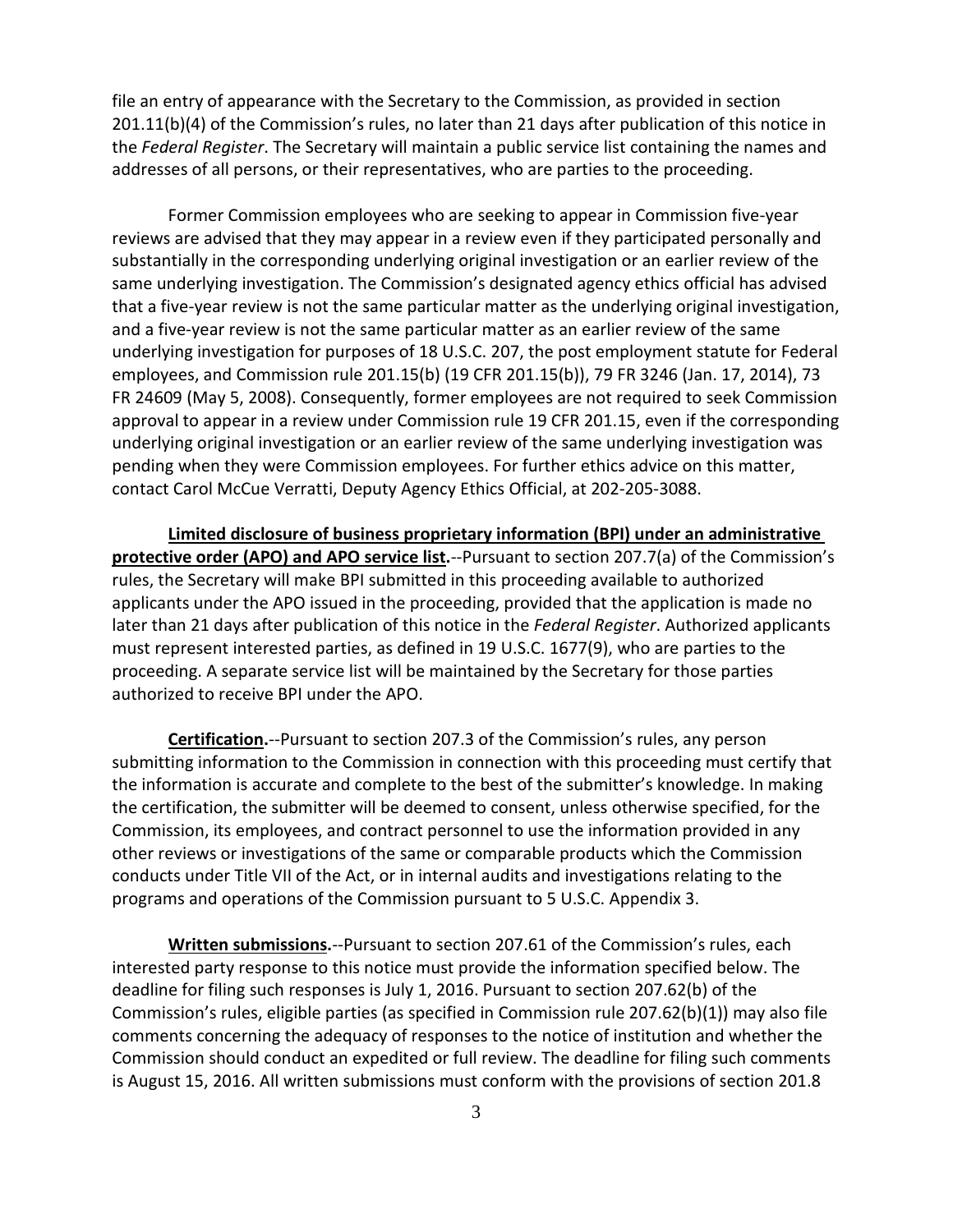of the Commission's rules; any submissions that contain BPI must also conform with the requirements of sections 201.6, 207.3, and 207.7 of the Commission's rules. The Commission's Handbook on E-Filing, available on the Commission's Web site at http://edis.usitc.gov, elaborates upon the Commission's rules with respect to electronic filing. Also, in accordance with sections 201.16(c) and 207.3 of the Commission's rules, each document filed by a party to the proceeding must be served on all other parties to the proceeding (as identified by either the public or APO service list as appropriate), and a certificate of service must accompany the document (if you are not a party to the proceeding you do not need to serve your response).

**Inability to provide requested information.**--Pursuant to section 207.61(c) of the Commission's rules, any interested party that cannot furnish the information requested by this notice in the requested form and manner shall notify the Commission at the earliest possible time, provide a full explanation of why it cannot provide the requested information, and indicate alternative forms in which it can provide equivalent information. If an interested party does not provide this notification (or the Commission finds the explanation provided in the notification inadequate) and fails to provide a complete response to this notice, the Commission may take an adverse inference against the party pursuant to section 776(b) of the Act (19 U.S.C. 1677e(b)) in making its determination in the review.

## **INFORMATION TO BE PROVIDED IN RESPONSE TO THIS NOTICE OF INSTITUTION:** As used

below, the term "firm" includes any related firms.

- (1) The name and address of your firm or entity (including World Wide Web address) and name, telephone number, fax number, and E-mail address of the certifying official.
- (2) A statement indicating whether your firm/entity is a U.S. producer of the *Domestic Like Product*, a U.S. union or worker group, a U.S. importer of the *Subject Merchandise*, a foreign producer or exporter of the *Subject Merchandise*, a U.S. or foreign trade or business association, or another interested party (including an explanation). If you are a union/worker group or trade/business association, identify the firms in which your workers are employed or which are members of your association.
- (3) A statement indicating whether your firm/entity is willing to participate in this proceeding by providing information requested by the Commission.
- (4) A statement of the likely effects of the revocation of the antidumping duty order on the *Domestic Industry* in general and/or your firm/entity specifically. In your response, please discuss the various factors specified in section 752(a) of the Act (19 U.S.C. 1675a(a)) including the likely volume of subject imports, likely price effects of subject imports, and likely impact of imports of *Subject Merchandise* on the *Domestic Industry*.
- (5) A list of all known and currently operating U.S. producers of the *Domestic Like Product*. Identify any known related parties and the nature of the relationship as defined in section 771(4)(B) of the Act (19 U.S.C. 1677(4)(B)).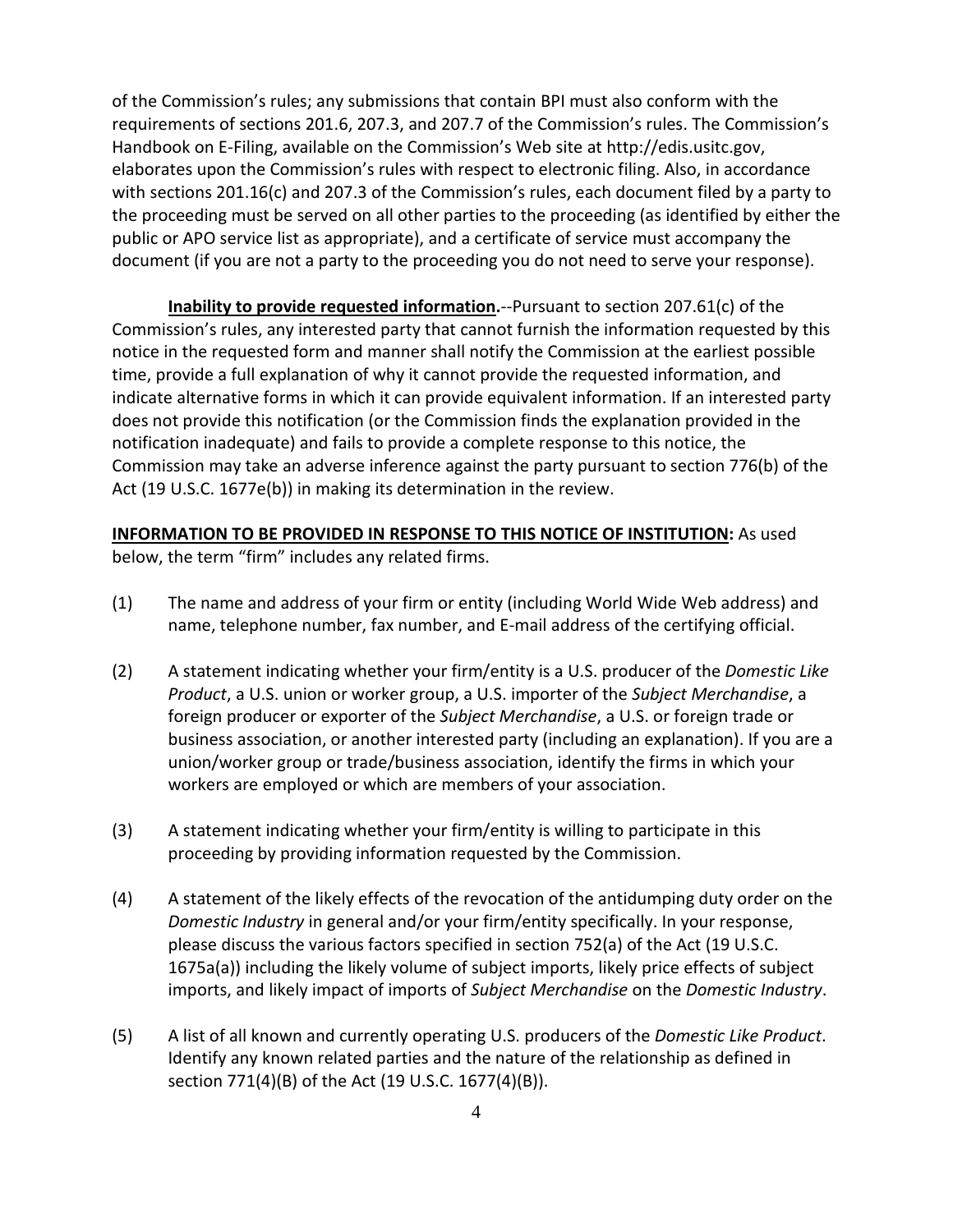- (6) A list of all known and currently operating U.S. importers of the *Subject Merchandise* and producers of the *Subject Merchandise* in the *Subject Country* that currently export or have exported *Subject Merchandise* to the United States or other countries after 2010.
- (7) A list of 3-5 leading purchasers in the U.S. market for the *Domestic Like Product* and the *Subject Merchandise* (including street address, World Wide Web address, and the name, telephone number, fax number, and E-mail address of a responsible official at each firm).
- (8) A list of known sources of information on national or regional prices for the *Domestic Like Product* or the *Subject Merchandise* in the U.S. or other markets.
- (9) If you are a U.S. producer of the *Domestic Like Product*, provide the following information on your firm's operations on that product during calendar year 2015, except as noted (report quantity data in units and value data in U.S. dollars, f.o.b. plant). If you are a union/worker group or trade/business association, provide the information, on an aggregate basis, for the firms in which your workers are employed/which are members of your association.
	- (a) Production (quantity) and, if known, an estimate of the percentage of total U.S. production of the *Domestic Like Product* accounted for by your firm's(s') production;
	- (b) Capacity (quantity) of your firm to produce the *Domestic Like Product* (i.e., the level of production that your establishment(s) could reasonably have expected to attain during the year, assuming normal operating conditions (using equipment and machinery in place and ready to operate), normal operating levels (hours per week/weeks per year), time for downtime, maintenance, repair, and cleanup, and a typical or representative product mix);
	- (c) the quantity and value of U.S. commercial shipments of the *Domestic Like Product* produced in your U.S. plant(s);
	- (d) the quantity and value of U.S. internal consumption/company transfers of the *Domestic Like Product* produced in your U.S. plant(s); and
	- (e) the value of (i) net sales, (ii) cost of goods sold (COGS), (iii) gross profit, (iv) selling, general and administrative (SG&A) expenses, and (v) operating income of the *Domestic Like Product* produced in your U.S. plant(s) (include both U.S. and export commercial sales, internal consumption, and company transfers) for your most recently completed fiscal year (identify the date on which your fiscal year ends).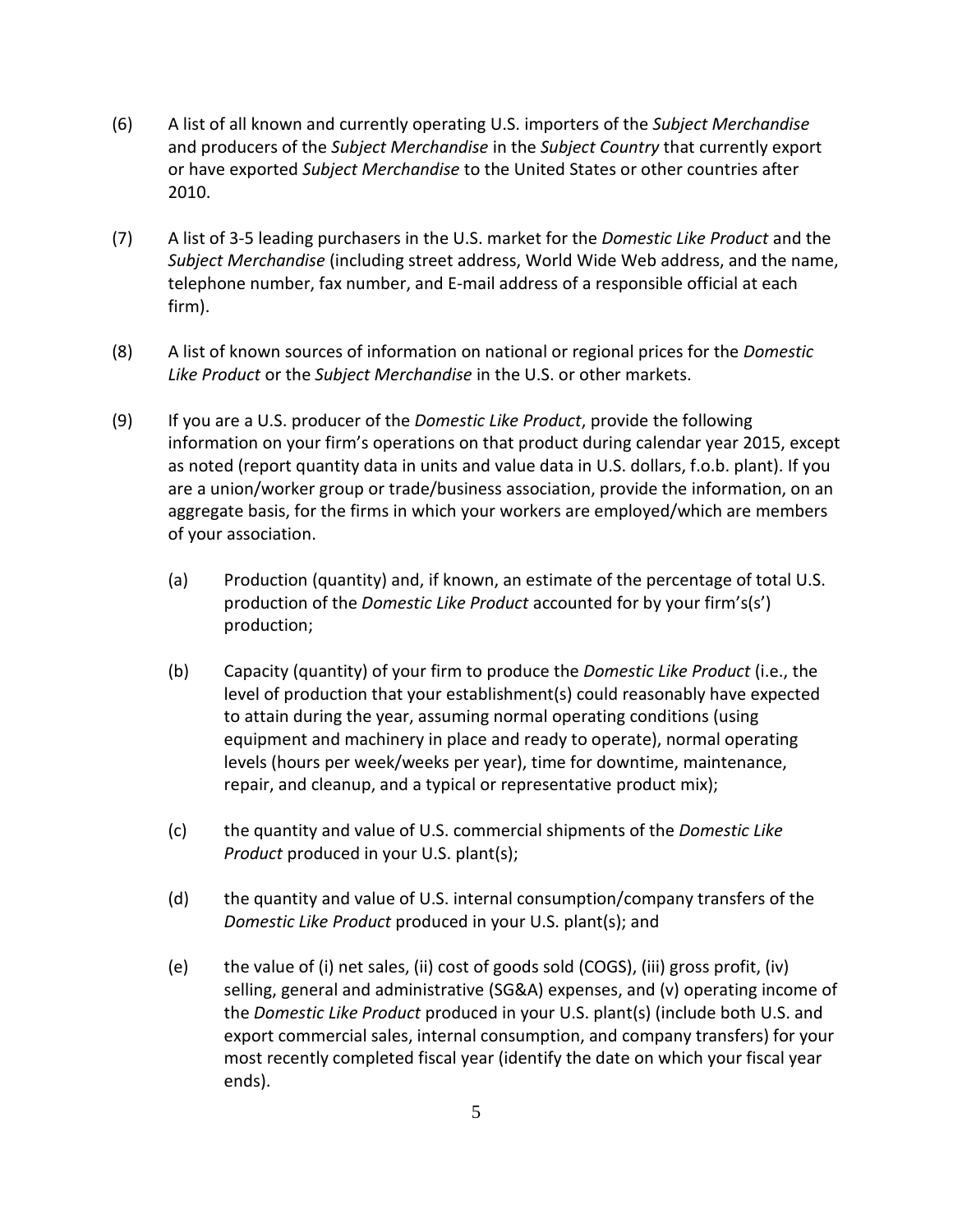- (10) If you are a U.S. importer or a trade/business association of U.S. importers of the *Subject Merchandise* from the *Subject Country*, provide the following information on your firm's(s') operations on that product during calendar year 2015 (report quantity data in units and value data in U.S. dollars). If you are a trade/business association, provide the information, on an aggregate basis, for the firms which are members of your association.
	- (a) The quantity and value (landed, duty-paid but not including antidumping duties) of U.S. imports and, if known, an estimate of the percentage of total U.S. imports of *Subject Merchandise* from the *Subject Country* accounted for by your firm's(s') imports;
	- (b) the quantity and value (f.o.b. U.S. port, including antidumping duties) of U.S. commercial shipments of *Subject Merchandise* imported from the *Subject Country*; and
	- (c) the quantity and value (f.o.b. U.S. port, including antidumping duties) of U.S. internal consumption/company transfers of *Subject Merchandise* imported from the *Subject Country*.
- (11) If you are a producer, an exporter, or a trade/business association of producers or exporters of the *Subject Merchandise* in the *Subject Country*, provide the following information on your firm's(s') operations on that product during calendar year 2015 (report quantity data in units and value data in U.S. dollars, landed and duty-paid at the U.S. port but not including antidumping duties). If you are a trade/business association, provide the information, on an aggregate basis, for the firms which are members of your association.
	- (a) Production (quantity) and, if known, an estimate of the percentage of total production of *Subject Merchandise* in the *Subject Country* accounted for by your firm's(s') production;
	- (b) Capacity (quantity) of your firm(s) to produce the *Subject Merchandise* in the *Subject Country* (i.e., the level of production that your establishment(s) could reasonably have expected to attain during the year, assuming normal operating conditions (using equipment and machinery in place and ready to operate), normal operating levels (hours per week/weeks per year), time for downtime, maintenance, repair, and cleanup, and a typical or representative product mix); and
	- (c) the quantity and value of your firm's(s') exports to the United States of *Subject Merchandise* and, if known, an estimate of the percentage of total exports to the